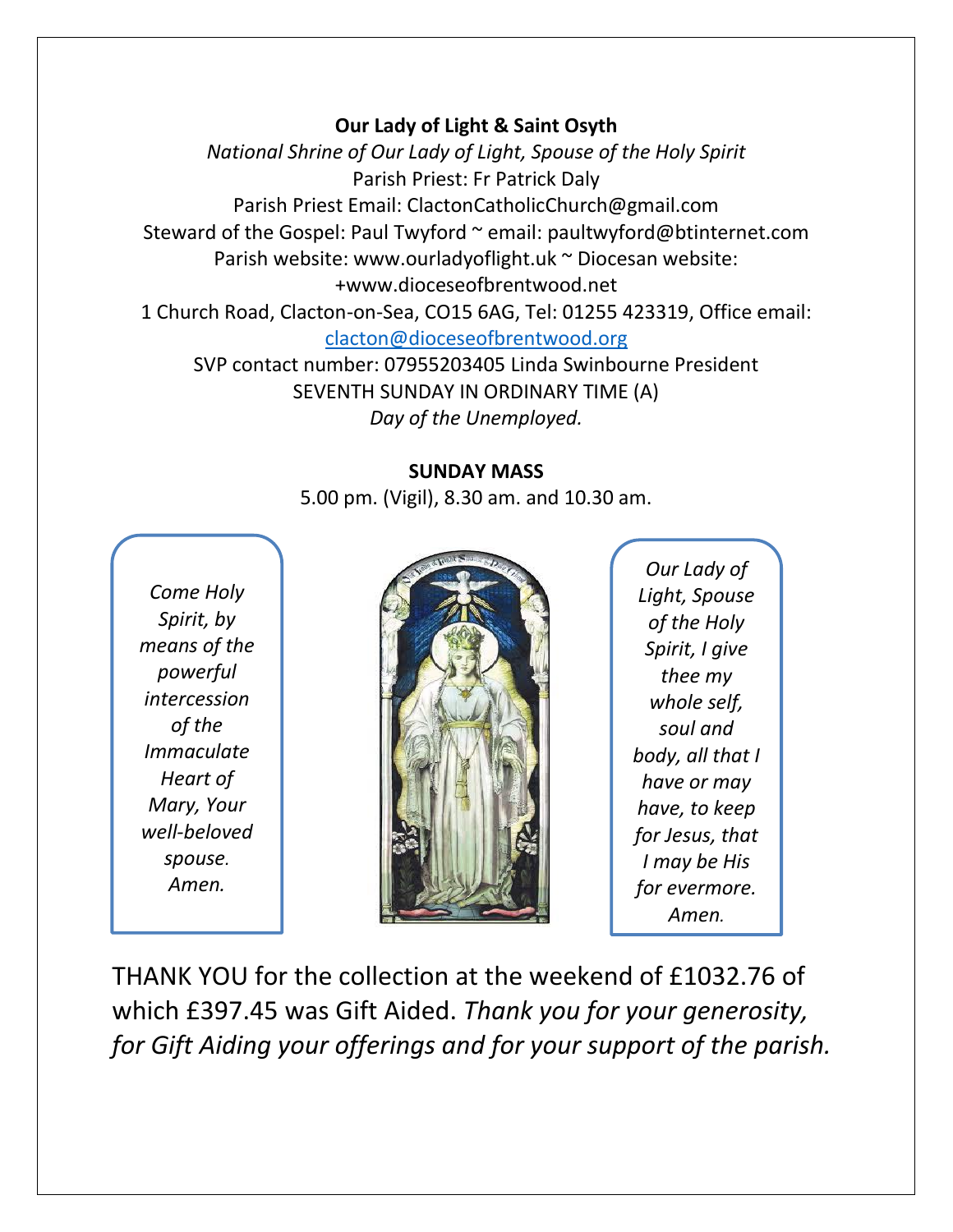BRENTWOOD CATHOLIC CHILDREN'S SOCIETY: I have received an email from Julie Abbott, Head of Voluntary Income, thanking the parish for your kind and generous donation of £366.00.

COFFEE AFTER 8.30 and 10.30 Masses.

STATIONS OF THE CROSS: Every Friday in Lent at 7.00 pm. I have invited the members of the other Christian Churches in Clacton to join us. Please bring your children as it is very important that they experience this ancient devotion.

NEXT BAPTISM COURSE: Will be on Monday 23rd and 30<sup>th</sup> March. Please speak to Fr Patrick after Mass if you wish your child to be baptised.

BRENTWOOD CATHOLIC YOUTH SERVICE: There are two employment vacancies. Please see website for details.

CHOIR: We are blessed with a wonderful choir who are seeking new members. You are invited to sit with them at the 10.30 am Sunday Mass and give it a try.

CALLING ALL RED BOXES: Message from our Missio Secretary, Manual Mathew – all red boxes to be given back by March.

LOTTERY NUMBER: No 10 – 1 winner: Liz McConnell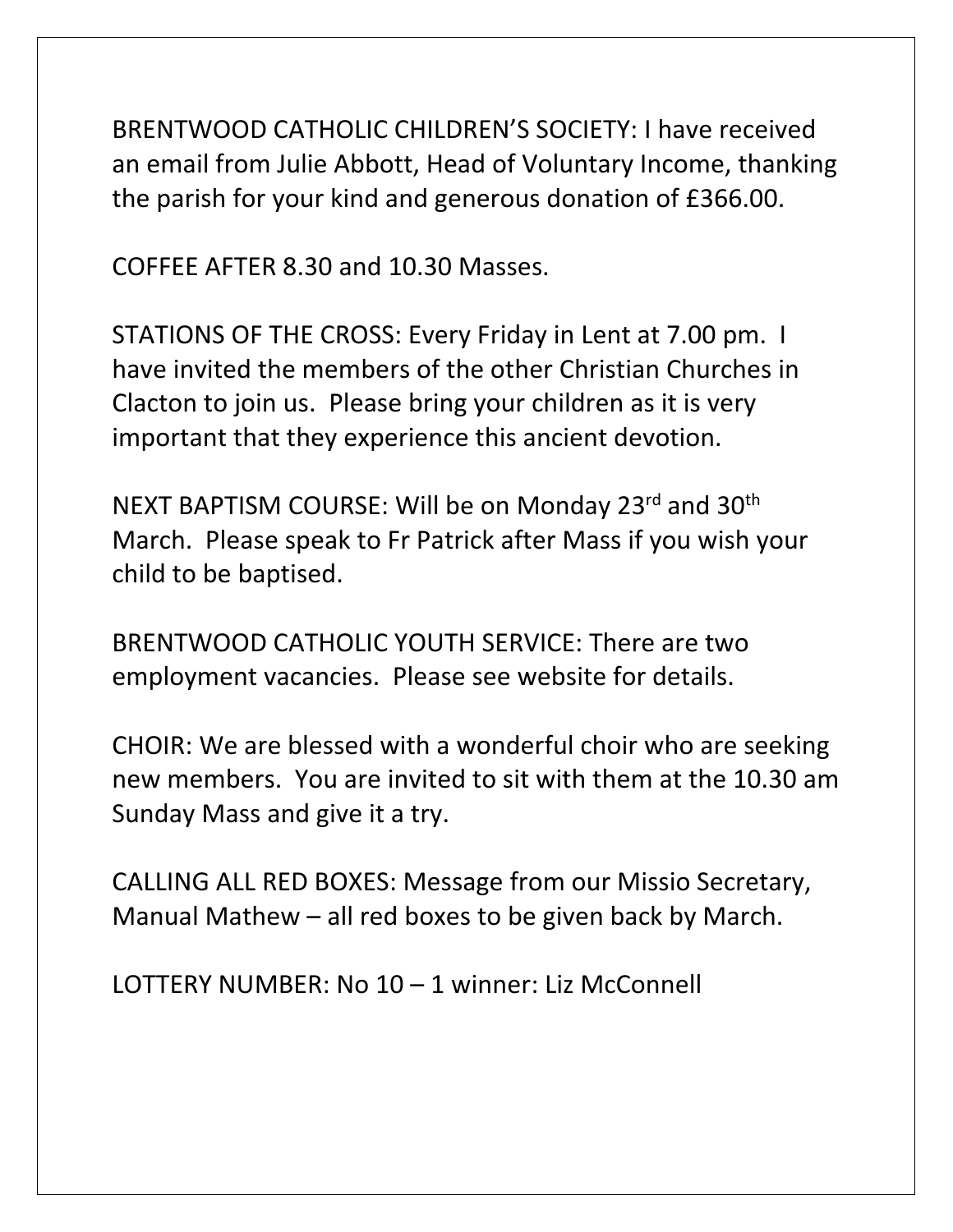| Saturday 22nd                    | $9.45$ am.- | <b>CONFESSIONS</b>                   |
|----------------------------------|-------------|--------------------------------------|
| February                         | 10.40 am.   | Rosary & Adoration of the            |
| <b>Feast of The Chair of</b>     |             | <b>Blessed Sacrament.</b>            |
| Peter, Ap                        | 11.00 am.   | <b>Kieran Andrews Intentions</b>     |
|                                  |             | (D Killen)                           |
| Saturday 22nd                    | 3.00 pm.    | <b>CONFIRMATION GROUP:</b>           |
| February                         |             | Meeting in Presbytery.               |
| Vigil of the Seventh             | 4.00 pm. -  | <b>Adoration of the Blessed</b>      |
| Sunday in Ordinary               | 4.40 pm.    | Sacrament.                           |
| Time A                           | 5.00 pm.    | <b>MASS: Michael Dyra Intentions</b> |
| (Day for the                     |             | (Irene Dyra)                         |
| Unemployed)                      |             |                                      |
| Sunday 23 <sup>rd</sup> February | 8.30 am.    | <b>MASS: Fr Gerald McSorely</b>      |
| The Seventh Sunday in            |             | Intentions. (Pat & Sandra)           |
| Ordinary Time A.                 | 10.30 am.   | <b>MASS: John Kempson RIP</b>        |
| (Day for the                     |             | (Theresa McCarron)                   |
| Unemployed)                      | $2.00$ pm.  | <b>Baptisms: Charlotte Poppy</b>     |
|                                  |             | Drane.                               |
|                                  |             | <b>Amari Michael Patrice</b>         |
|                                  |             | Mercure.                             |
| Ash Wednesday 26th               | 9.30 am.    | <b>MASS: Jenny Cotter RIP</b>        |
| February                         |             | (Betty Austin)                       |
|                                  | 10.00 am.   | Novena to Our Lady, Adoration        |
|                                  |             | of the Blessed Sacrament &           |
|                                  |             | Midday Prayer.                       |
|                                  | 10.30 pm.   | <b>MASS: St Clare's Primary</b>      |
|                                  | 7.00 pm.    | School                               |
|                                  |             | <b>MASS: Billy Gray RIP</b>          |
|                                  |             | (Angela Cook)                        |
|                                  |             |                                      |
|                                  |             |                                      |